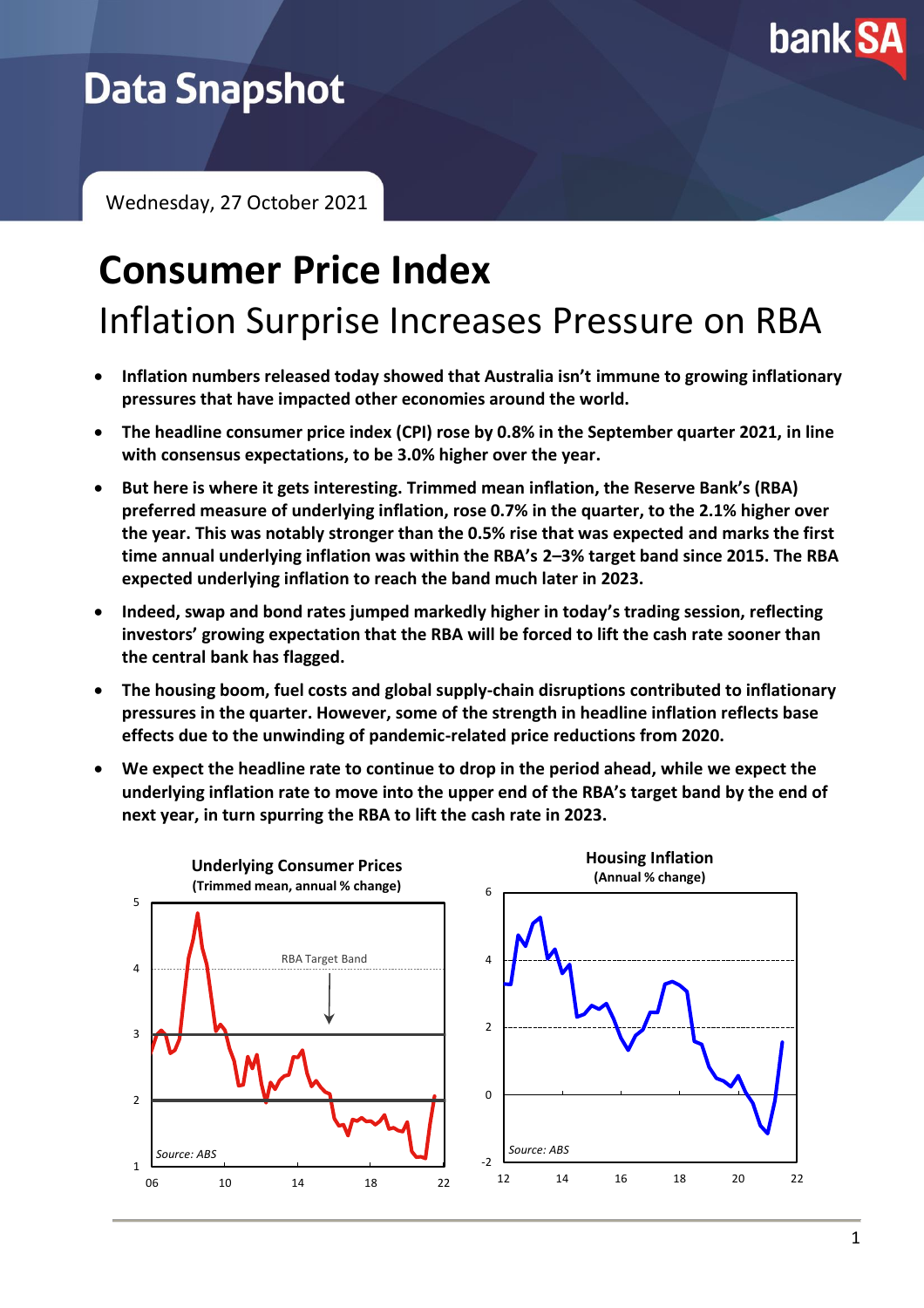## **Headline and underlying inflation**

Inflation numbers released today showed that Australia isn't immune to growing inflationary pressures that have impacted other economies around the world.

The headline consumer price index (CPI) rose by 0.8% in the September quarter 2021, to be 3.0% higher over the year to the September quarter. The was in line with consensus expectations.

But here is where it gets interesting. The trimmed mean measure, the RBA's preferred measure of underlying inflation, rose 0.7% in the quarter, to be 2.1% higher over the year. This was the strongest quarterly growth since June 2014. It was also notably stronger than the 0.5% rise that was expected by consensus.

Importantly, this marks the first time annual underlying inflation was within the RBA's target band of 2–3% since the December quarter of 2015. Measures of underlying inflation, including the trimmed mean, seek to reduce the impact of short-term volatile components. This helps policy makers look through temporary impacts and better understand underlying inflationary trends. In its most recent forecasts, published on 6 August, the RBA did not expect trimmed mean inflation to be within the target band until 2023.

The housing boom, rising fuel costs and global supply-chain disruptions all contributed to inflationary pressures in the quarter. However, some of strength in the headline inflation figures reflects base effects due to the continued unwinding of pandemic-related price reductions from 2020. These factors are temporary and their impacts are expected to dissipate over time. Reflecting this process, we expect annual headline inflation to fall below 3% over coming quarters.

### **Groups Analysis**

Prices increased in seven out of the eleven CPI groups and were unchanged in one group.

The key driver of the increase was the housing group, up 1.7%, with new dwelling purchases by owner-occupiers up 3.3% – the largest quarterly rise since the introduction of the GST in 2000. Continued strong demand for housing construction has allowed material and labour cost increases to be passed onto consumers. At the same time, the unwinding of the HomeBuilder program is putting upward pressure on prices. Effectively, the Australian Bureau of Statistics (ABS) adjusts consumer prices by the value of government grants, meaning that the HomeBuilder program depressed readings of new housing inflation. But as the impact of the program unwinds, this effect will reverse, pushing up new housing inflation. Separately, rents also increased across most of the country.

Another key driver of the increase was transport costs, as was the case in the previous quarter. The 3.2% increase in transport costs in the quarter was underpinned by a 7.1% rise in automotive fuel prices following the increase in global oil prices. Motor vehicle prices also rose 1.4% alongside strong demand, while the global semiconductor shortage, COVID-related restrictions on factory operations and shipping costs hampered supply.

There was also a 1.6% increase in the furnishing, household equipment & services group. Furniture prices were up 3.8%, as consumers purchased household items through lockdowns alongside supply shortages. Childcare prices were also up as a rise in fees increased the cost borne by households.

At the other end of the scale, the clothing & footwear group fell 3.8% as retailers looked to get rid of excess winter stock alongside low demand during lockdowns.

Recreation and culture surprisingly increased 0.9%, despite lockdowns in our two largest cities during the quarter. The increase partly reflected a rise in audio, visual and computing equipment,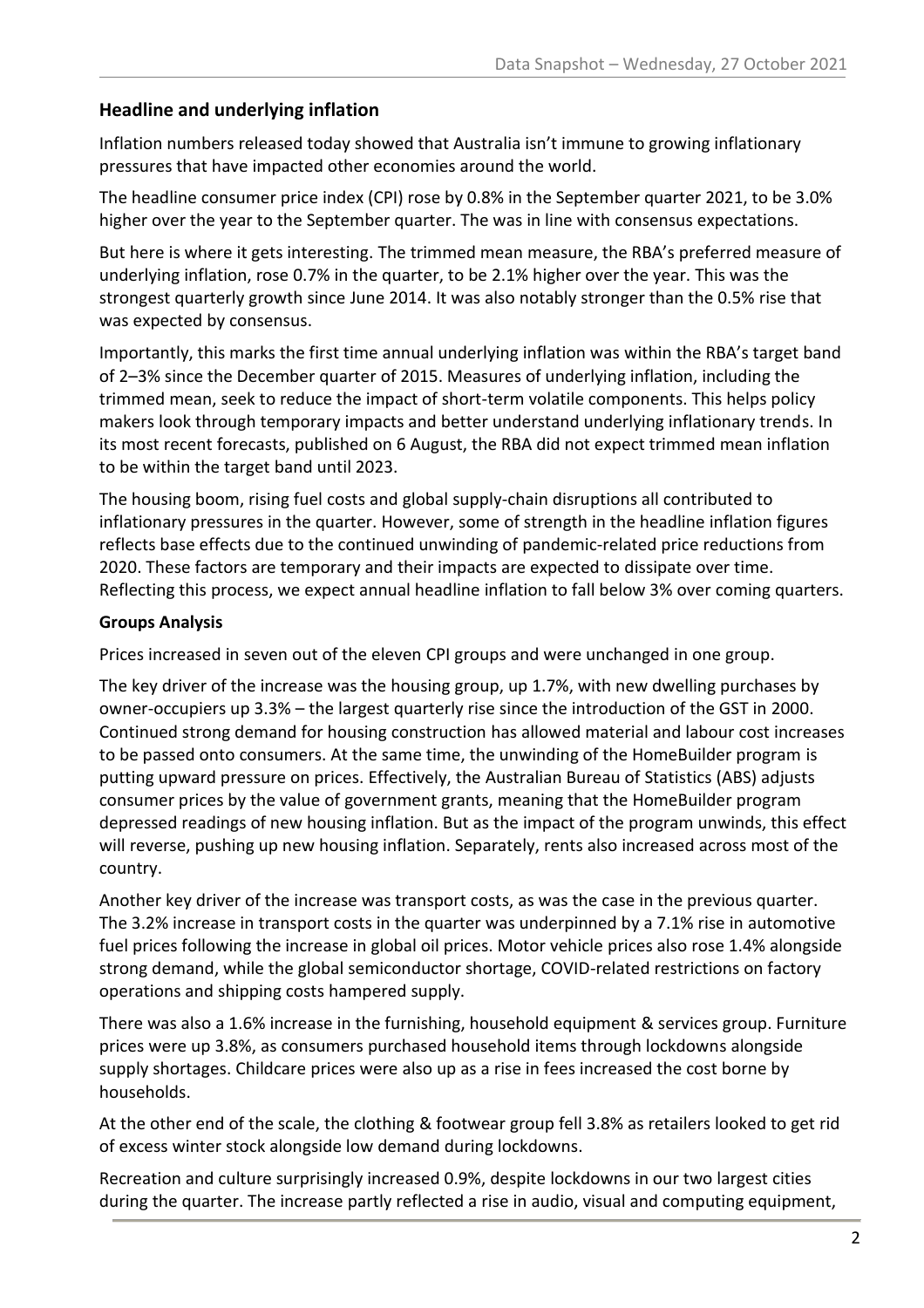as the global chip shortage was combined with elevated household demand.

The food & non-alcoholic beverages category increased a more modest 0.3%. Restaurant meals and takeaway both rose alongside the decline in the use of voucher schemes ('Dine & Discover' in NSW and 'Melbourne Money' in Victoria). The vouchers reduced the out-of-pocket expenses for households in the previous quarter, so the unwind of this effect saw higher prices. These increases were partly offset by a sharp decline in fruit prices, alongside favourable growing conditions, while demand from the food service industry also softened through lockdowns.

Elsewhere, the insurance & financial services group rose 0.6% and the education group edged up 0.1% while health was flat. The alcohol & tobacco and communication groups both edged down 0.5%.



#### **Price Changes of Selected CPI Categories (Sept 2021, quarterly % change)**

## **Tradables and non-tradables inflation**

Tradables and non-tradables inflation grew at a similar rate in the September quarter. Tradables inflation measures the prices of imported goods and services and is influenced by global factors, including movements in the currency and oil. Non-tradables inflation is a measure of the prices of domestically produced goods and services.

Tradables inflation grew by 0.8% in the quarter, to be 3.1% higher over the year. Growth was driven by increases in the price of automotive fuel. This was partly offset by a fall in the price of tradable services.

Non-tradables inflation grew by 0.9% in the quarter, to be 3.2% higher over the year. Increases in the price of new dwellings purchased by owner-occupiers and restaurant meals drove the increase.

## **Inflation by capital cities**

By capital city, inflation in the September quarter increased the most in Darwin (1.5%), Brisbane (1.3%), and Canberra (1.3%). All other capital cities reported increases of less than 1.0% for the quarter. Inflation was the weakest in Hobart (0.3%), followed by Sydney and Adelaide (both 0.7%).

Fuel prices increased across all capital cities by more than 6.3% in the quarter. Prices hit record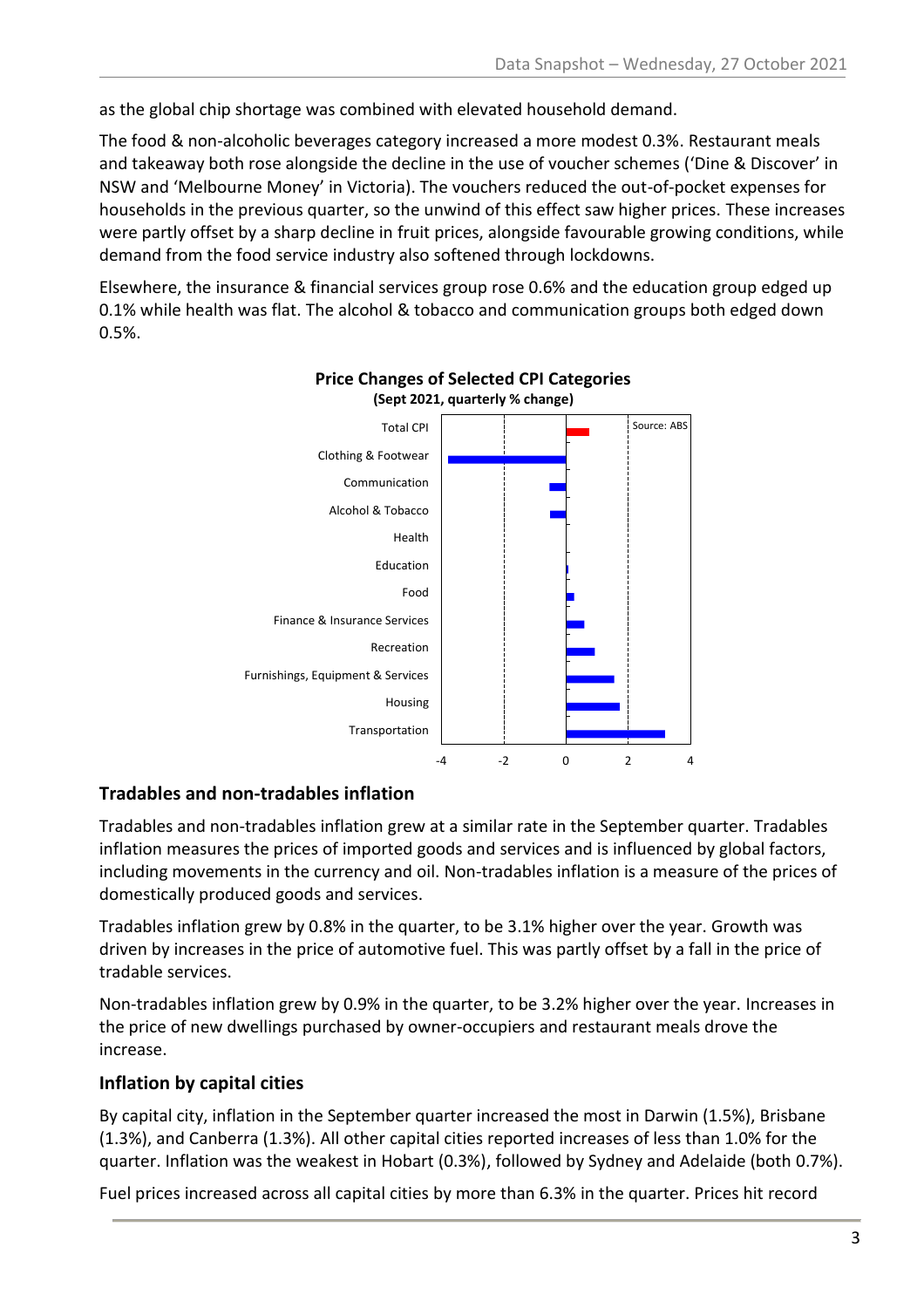highs in Sydney and Melbourne, and approached record highs in Brisbane. Across the country, prices hit record highs of \$1.65 per litre. Other categories that increased across all cities included furniture, and property rates and charges. The price of new dwellings purchased by owneroccupiers increased across all cities except Perth. Fruit prices fell across all capital cities, following a bumper crop.

Rents rose across all capital cities except Sydney (-0.5%) and Melbourne (-0.3%). Low vacancy rates in the smaller capital cities continue to drive increases in rents. Rents have now risen by 5.5% in Perth and 4.9% in Hobart since the start of the pandemic (March quarter 2020). However, rents have fallen across the two largest cities. Rents are now 3.9% lower than pre-pandemic levels in Sydney and 2.1% below pre-pandemic levels in Melbourne. High vacancy rates, particularly in inner city areas, continue to drive falls in rents across these cities. As a result of the weakness in Sydney and Melbourne, rents across Australia are still down 1.2% on pre-pandemic levels.

On an annual basis, inflation was highest in Darwin (5.9%), followed by Brisbane (3.9%) and Canberra (3.7%). Annual inflation was weakest in Adelaide (2.5%), and Sydney and Melbourne (both 2.9%).

Like the overall CPI series, annual growth rates continue to be impacted by the unwinding of COVID-19-related disruptions a year ago. Annual growth rates are not expected to remain at these elevated levels going forward.



# **Outlook**

The battle between interest-rate markets and central banks over whether the pickup in inflation will be transitory or persistent has intensified in recent weeks. Central banks have to date largely considered these price pressures as transitory and expect them to unwind as supply constraints ease. However, financial markets remain unconvinced and have brought forward expectations of interest rate hikes.

Today's data shows that these pressures are beginning to flow through into prices in Australia. The question on everyone's lips will be how this will impact the RBA's views on the economic outlook and inflation. Indeed, bond and swap rates jumped up in the wake of today's data. This reflects the market's growing expectation that the RBA will be forced to lift the cash rate sooner than the central bank has indicated.

We believe markets are correct to challenge the RBA's guidance that the cash rate won't increase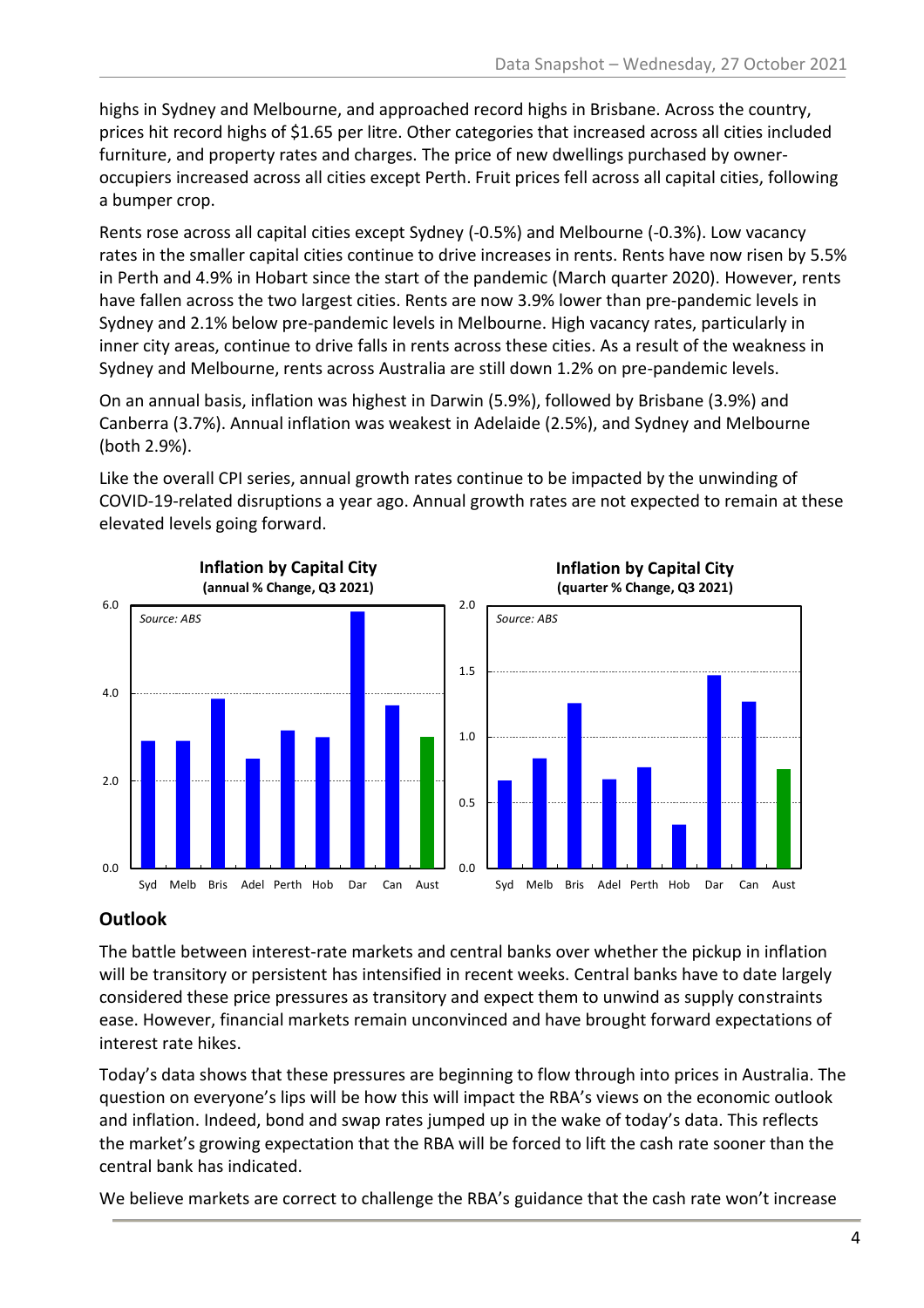until 2024. But, with current pricing suggesting the cash rate could lift by around the middle of 2022, we believe there is a risk financial markets have gone too far in the other direction. We continue to expect trimmed mean inflation will approach the upper half of the 2–3% target band by the end of next year, in turn spurring the RBA to lift the cash rate in 2023. It will come down to how quickly the economy rebounds, and in particular, how fast wages growth picks up.

#### **Jarek Kowcza and Matthew Bunny**

Ph: 0481 476 436